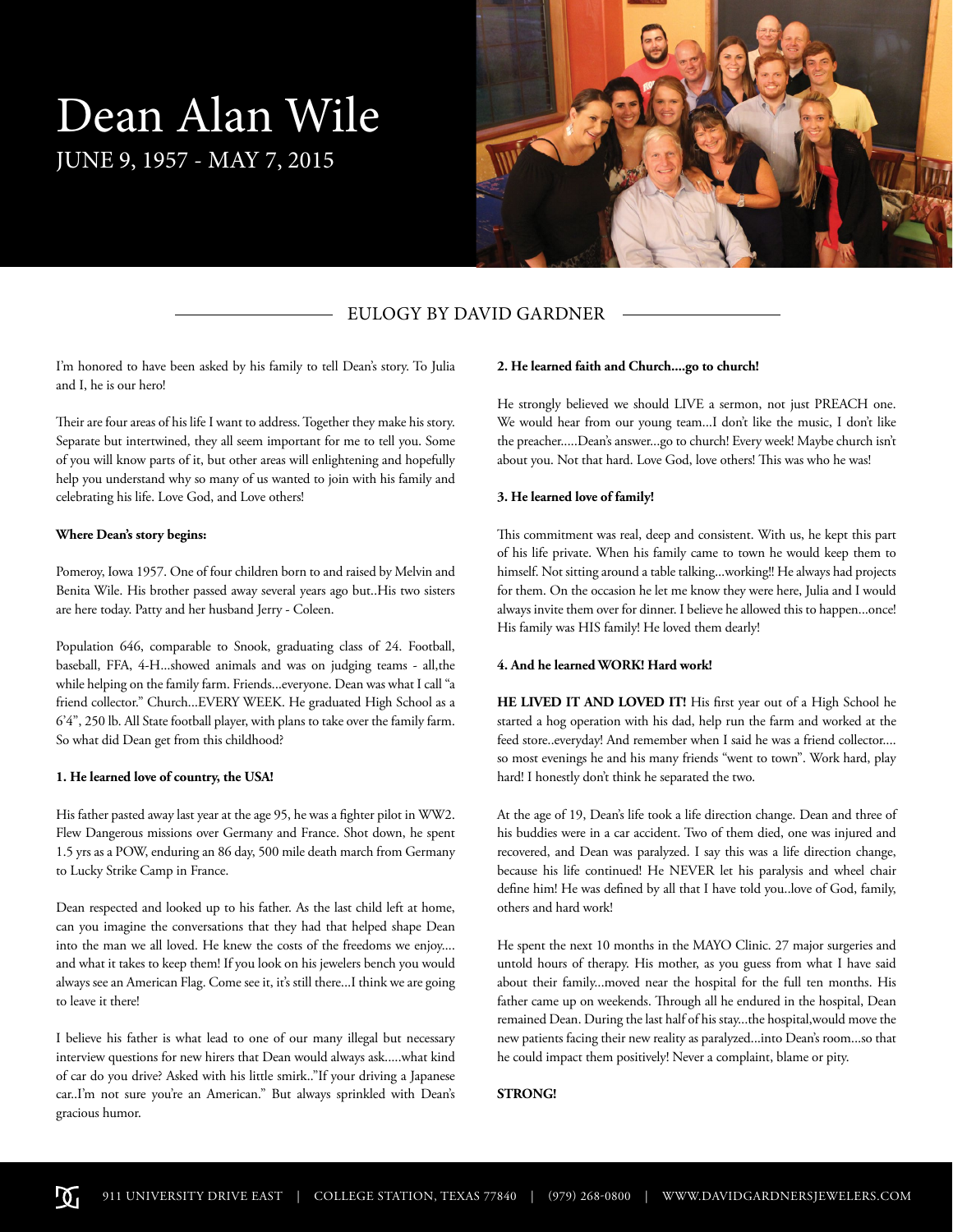

During the last month of his stay the hospital encouraged patients to experience different occupational options based on their limitations. Dean chose jewelry, working with his hands..building something! They then helped him find a school for this trade, based on his mobility.

Paris Junior College, in Paris, Texas...get him out of the snow! Dean didn't like the town of Paris, but he liked and excelled in the program...and he collected more friends. Many are still his friends today! Arnold, one of his classmates called me yesterday from Atlanta. He and Dean had spoken only two weeks ago. A friend collector! One the few things Dean enjoyed while in Paris was the lake outside of town. Having a great time with friends... cold beer and swimming in the lake. That's right...swimming....wheel chair no problem, just roll that sucker down the boat ramp and off you go. And just how do you get a soaked 250lb man in a wheel chair out of the lake... no problem. Just grab a rope tied to a truck and pull his ass up the ramp. No problem!

In April 1981, he graduated as jeweler, a watchmaker and a gemologist. NOW begins the second part of this story. The one y'all are most familiar with:

The Dean, Julia and David show...quite an unusual enduring partnership. I was opening what was called...The Diamond Room 707 for Carl Bussell, next to Charli's on Texas ave. now that location is On the Border. We needed a jeweler so Carl called PJC and they suggest Dean, a smart hard working farm boy from Iowa...in a wheelchair. I said we would love to meet him.

We hit it off immediate and so our journey began. The success we enjoyed was amazing and fun. Two years later, through a sequence of events, Julia and I decided to open our own store and asked Dean if he would like to come with us. With a tremendous leap of faith he left a secure, paying job and joined us in our adventure.

In Dec '83 DG's opened. The real work was just beginning. During the day we took care of customers...at night we made jewelry. You remember that work ethic he was taught.......it kicked in. I thought I was a work alcoholic... but I had met my match...my brother from a different mother!! We kicked butt. I'm sure we average over 60 hrs per week our entire career. And our bond grew deeper and deeper.

But...business, as most of you know, isn't always great. As many in this room remember, in the mid to late 80's we experienced an economic downturn.. to us a collapse. As Dean and I would joke...it was as if God came down and took all the cash...and now said...try this for a while... We rode out two bank failures, three landlords and ended up, wrestling with FDIC and the the RTC for over four years. I remember Julia and I meeting with Dean and suggesting he look for a different job. We HAD to ride it out but he didn't. His answer...lets get back to work!!! We're not finished yet!

Dean and I knew we weren't the smartest guys, or the most creative guys... but we were willing to outwork anyone! One crazy partnership! During this time we became family. I remember being over at his home one evening early in our journey. He used his leg braces to stand up. OMG, I saw all 6'4" of him. A monster man, the man he saw! You see, over time with Dean, the chair disappears. I know y'all experienced this too. It was there but it was NOT who he was. You saw his big grin, his huge heart..and you became his friend. I had never experienced anyone like Dean! We loved him...and so did y'all!

I'm pleased to report, evidenced by me standing here...we did make it through. We, together, learned to be thankful for EACH and EVERY customer...but Dean already new this!! He was obviously a great jeweler, actually an amazing assembler, but that is a different talk. More importantly remember I said he was a friend collector. I don't believe Dean ever sold anything...he simply helped his friends!

#### **Love God, love others.**

As evidence by your attendance today, he simple become friends with **EVERYONE**, was totally honest and with his work ethic and skill set... would do anything for his friends. Likeminded, Julia, Dean and I, with tons of help and incredible customers or friends, we experienced business and friendship blessing beyond our wildest dreams.

Another blessing of Dean being on our team that I need to tell you about, was his mentoring of young men and woman. We were always building something, tearing something down, doing our own remodeling...always something. These young folks would have opportunity to,work along side Dean and I believe they grew up a more well rounded, self-reliant, can-do adult. He loved them...and they loved him. Big-John, Cody, Tyler, Steve, Erik...the list is huge, and many are here today. Friend collector.

The third area I want share is his passion for cars..and WORKING on cars.. actually, not cars but street rods. This is when you take an older model car and rebuild it into something crazy, beautiful and amazing! The first I remember him acquiring was a '56 Chevy, 2 door. It was beautiful. Already a street rod, he upgraded the wheels, did some improvements and enjoyed it... but I think he got board. He wanted to WORK on them not just own then.

He then bought a Model A. A true project. In his one car garage, attached to his duplex, living next to his good friend Clarence Junek...he built a rod! Took it from an old wreck to a car that could not only keep up with my Vette but he could drive it to Iowa! Heaven had landed!

Time for a new project car!! Next up a 1940 Ford coup. Bigger, more comfortable and cooler!